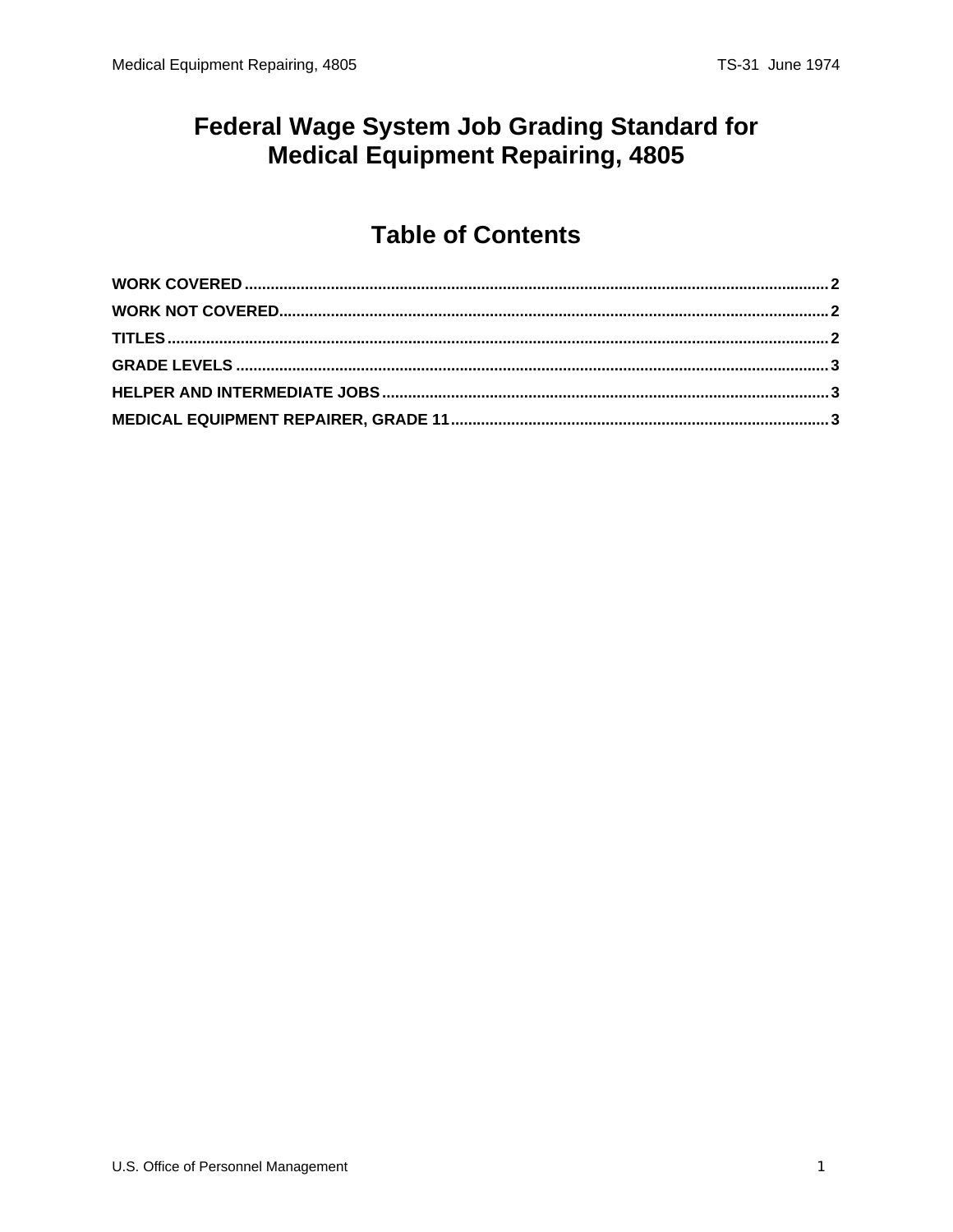### **WORK COVERED**

<span id="page-1-0"></span>This standard is used to grade nonsupervisory work involved in the installation, maintenance, overhaul, repair, and testing of various medical and dental equipment used in patient diagnosis and treatment and in research laboratories. This work requires a knowledge and application of mechanical, electrical, and electronic principles and circuitry, the ability to determine malfunctions, and the skill to repair and maintain a variety of medical, laboratory, and dental equipment.

# **WORK NOT COVERED**

This standard does not cover work that involves:

- Installation, maintenance, and repair of electrical wiring systems and fixtures and electrical controls or equipment other than medical or dental equipment. (See [Job Grading Standard](/fedclass/fws2805.pdf)  [for Electrician, 2805](/fedclass/fws2805.pdf).)
- Overhaul, installation, maintenance, and repair of various fixed, ground, airborne, and marine electronic equipment such as radar, radio, sonar, navigational aids, and related devices. (See [Job Grading Standard for Electronics Mechanic, 2604.](/fedclass/fws2604.pdf))
- Operation and monitoring of medical machines, devices, equipment or instruments in a hospital, clinic, or other medical facility as part of the diagnostic examination or treatment plan for patients. (See [Position Classification Standard for Medical Instrument Technician](/fedclass/gs0649.pdf)  [Series, GS-0649.](/fedclass/gs0649.pdf))
- Installation and maintenance of medical electronic equipment **when a knowledge of medical procedures and electronic or engineering theory is the paramount requirement**. This kind of work is usually performed in support of professional General Schedule positions. Such positions typically involve engineering functions such as medical equipment development and evaluation; or work which requires application of a knowledge of physiology, anatomy, the principles and techniques of operation of medical equipment, and research or clinical procedures and requirements, and the ability to deal effectively with patients and members of the medical team. (See Positions-Classifications Standard for [Engineering Technician Series, GS-0802,](/fedclass/gs0802.pdf) and [Electronics Technician Series, GS-0856.](/fedclass/gs0856.pdf))

#### **TITLES**

Jobs covered by this standard at grade 10 and above are to be titled *Medical Equipment Repairer*

Jobs covered by this standard below grade 10 are to be titled *Medical Equipment Worker*.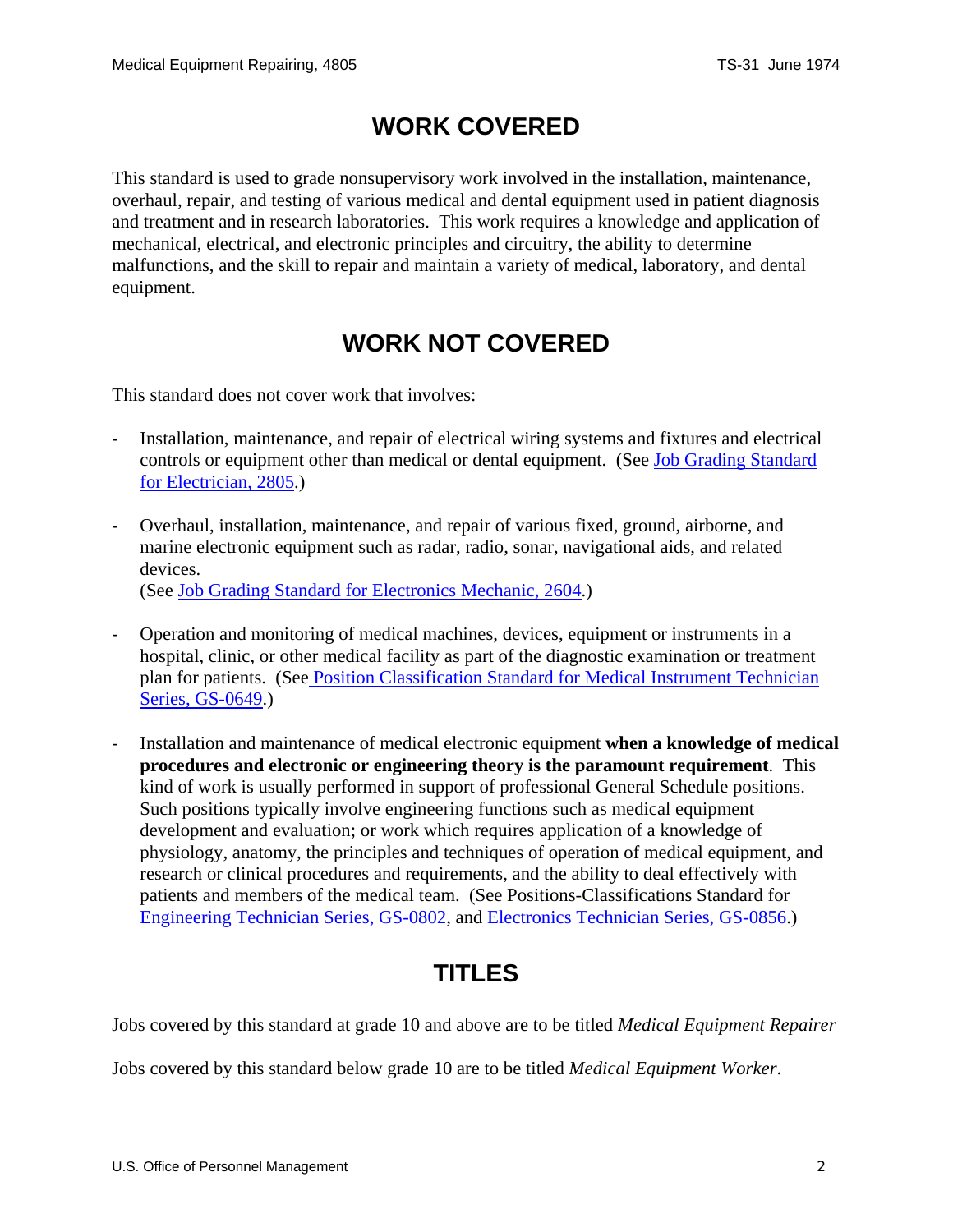# **GRADE LEVELS**

<span id="page-2-0"></span>This standard defines only one grade level. If work differs substantially from the level of skill, knowledge, and other work requirements described in this standard, it may warrant grading above or below this grade level. The grade level described includes consideration of hazards, physical hardships, and working conditions that are a regular and recurring part of the medical equipment repairer occupation. This standard does not provide additional grade credit for exposure to hazards, physical hardships, and working conditions that may be of an "unusual nature" as defined in Appendix J of the Operating Manual for the Federal Wage System.

### **HELPER AND INTERMEDIATE JOBS**

Helper and Intermediate Medical Equipment Repairer jobs are covered by the [Job Grading](/fedclass/fwshelpr.pdf)  [Standard for Trades Helper Jobs](/fedclass/fwshelpr.pdf) and [Intermediate](/fedclass/fwsintm.pdf) Jobs. (The grade level defined in this standard is to be used as the "journey level" in applying the Intermediate Job Grading Table.)

# **MEDICAL EQUIPMENT REPAIRER, GRADE 11**

*General*: Grade 11 medical equipment repairers install, modify, troubleshoot, maintain, test, calibrate, adjust, overhaul, and repair a wide variety of medical, laboratory, and dental equipment (electronic, electrical, and mechanical). Typical examples of equipment serviced include radiographic diagnostic and treatment units, cardiac defibrillators, hemodialysis units, ultracentrifuges, spectrophotometers, ultrasonic therapy equipment, electrophoresis apparatus, gas chromatographs, electron microscopes, X-ray units, electrocardiograph machines, cardiac monitors, electrosurgical units, electroencephalographs and radiography high speed film processors. They maintain and repair chemical, mechanical, hydraulic, pneumatic, vacuum, suction and pressure systems which may include water, steam, air, gas under pressure, and piped oxygen lines associated with equipment serviced.

Medical equipment repairers determine nature and extent of repairs required by checking equipment for malfunctions, requiring the tracing of wiring, broken or worn parts, leaks, feedback, and interference. They check voltage tolerances, amperage, power supplies, wave shape, frequency resonance, deflection time, decay curve, gain, balance, and signal sensitivity against prescribed tolerances and specifications. The repairers plan and carry out work assignments using blueprints, schematic drawings, technical manuals, wiring diagrams, liquid and air flow sheets, and other specifications.

They test equipment after repair and also new equipment to assure proper functioning; conduct preventive maintenance inspection of equipment; perform periodic checks to insure that using personnel are following proper preventive maintenance procedures; and may conduct on-the-job training for lower graded employees in the maintenance of medical, laboratory, and dental equipment.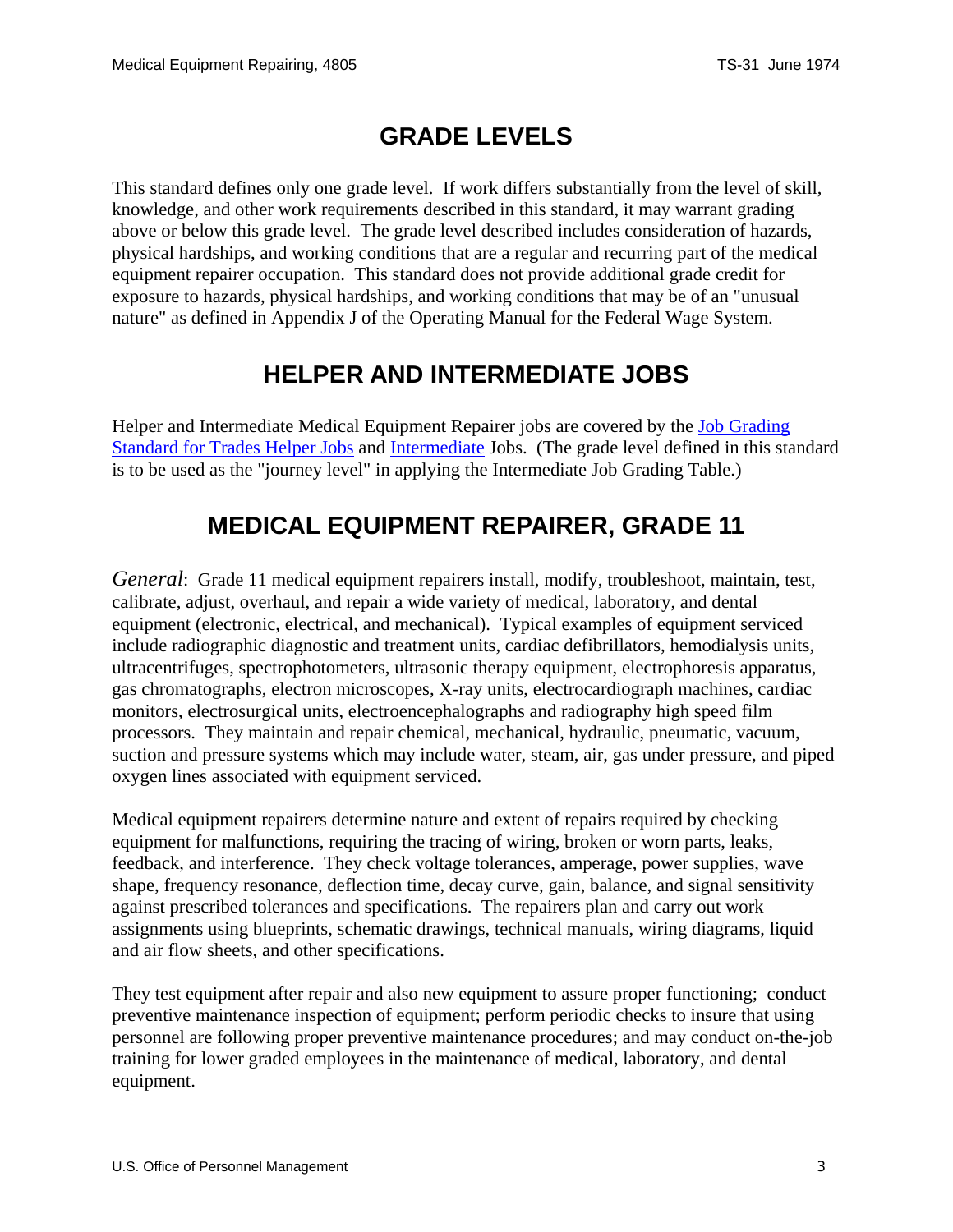Medical equipment repairers make standard computations using algebraic expressions and shop formulas relating to load requirements of wiring and equipment.

*Skill and Knowledge*: Grade 11 medical equipment repairers apply practical knowledge of the principles of electronic circuits, functions of electronic tubes and transistors, including X-ray tubes, in order to diagnose malfunctions, repair and test such electronic equipment as electrocardiographs, defibrillators, heart oscilloscopes, electron microscope, electroencephalographs, and spectrophotometers. Repairers at this grade level also have a knowledge of the relationships between electrical and electronic circuitry as well as the interrelationship of chemical, radiation, hydraulic, pneumatic, vacuum, or gas components of a piece of equipment or a system.

Medical equipment repairers are knowledgeable of the principles and theories governing the maintenance and repair of electrical equipment in order to diagnose malfunctions, and repair and test such electrical equipment as sterilizers, film driers, suction apparatus, and dental units. They apply a knowledge of hydraulic systems including their grips, locks, stop and release mechanisms, and have the ability to determine when properly adjusted with no leaks.

Repairers have the ability to repair mechanical equipment such as sterilizers, X-ray tables, operating tables, pressure breathing therapy units, respirators, and other mechanical assemblies using gears, shafts, and pulleys. They also select proper replacement parts, modification kits, and identify materials, mechanisms, and components from a knowledge of electrical or electronic symbols, color codes, descriptions, and manufacturer's numbers. Medical equipment repairers use skill in working with small components, requiring good hand and eye coordination.

The grade 11 repairers use skill in the use of electronic test equipment such as vacuum tube voltmeters, multimeters, oscilloscopes, signal generators, tube checkers; ability to use electrical test equipment such as meggers, ohmmeters, test meters; skill in the use of such equipment as micrometers and calipers to detect wear and misalignment of gears, cams, valves, and other mechanical parts; and ability to use seat wrenches, and pressure gauges when working on hydraulic systems.

Workers at this level have the ability to interpret and apply blue prints, schematic drawings, wiring diagrams, liquid and air flow sheets, technical manuals, and other specifications. They also have the ability to make mathematical computations, using algebraic expressions and shop formulas relating to load requirements of wiring and equipment.

*Responsibility*: Grade 11 medical equipment repairers are assigned work orally or through work orders. They independently determine the nature of trouble and extent of repairs required and complete repairs following established trade practices and procedures, using technical manuals, blueprints, sketches, wiring diagrams, liquid and air flow sheets, and other specifications. The repairers at this level perform operational tests after repairs have been completed or when new equipment is received to assure that equipment is operating within prescribed limits so that lives are not endangered. The supervisor spot checks work for compliance with acceptable trade practices, directives, and operating specifications. The